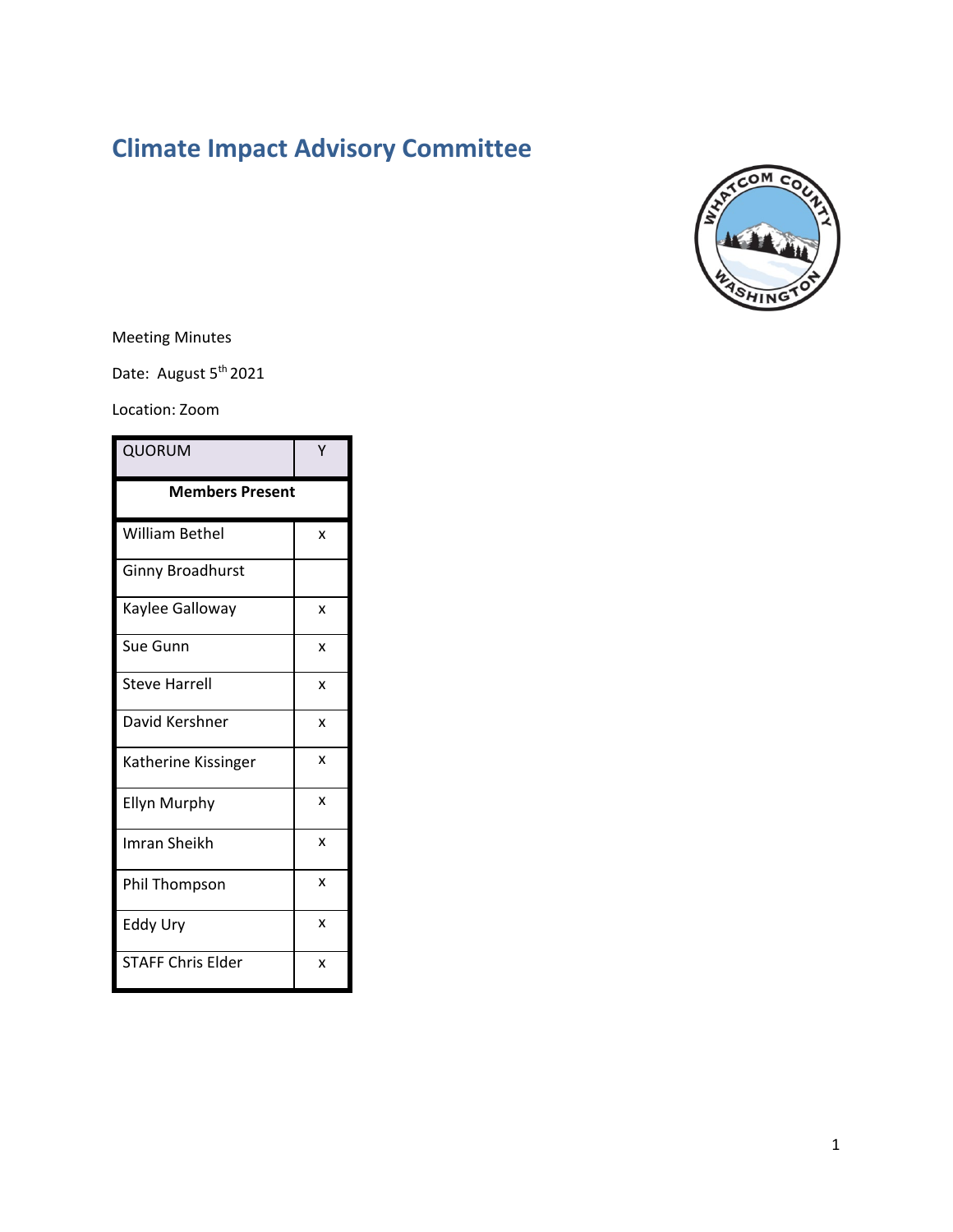### **1) Call to Order/Roll Call**

Meeting started at 5:32pm

#### **2) Review and approval of Minutes from July**

No Changes suggested to the July Minutes. **Ellyn** Suggested adding page numbers to future minutes. **William** Motioned to Approve the Minutes **Dave** seconded Motion passed

### **3) Public Comment**

**John Oesting,** Retired CPA. Has worked with geothermal renewable energy and education **Ellyn** asked for **John's** contact info so she could learn more about Geothermal energy **Jack Wellman,** PSE **Wendy Courtemanche**, Citizen interested in learning about the Climate Action Plan

**4) Summary of 30-Day Public Review Process – Dave, William and Eddy (Slide 1)** Breakdown by support The majority of the public comments were in support of the plan. 112 General Support 12 Qualified Support 10 Suggested Revisions 4 Support, for or against, was not indicated by reviewer

**(Slide 2)** Breakdown by section The majority of the comments also had to do with the Office of Climate Action Around 20 for Natural Environment 17 for the Built environment Public Health and Heat extremes 15 other

#### **(Slide 3)** notable comments

These would include comments from 4 relevant local corporations. Puget Sound Energy, Whatcom Million Trees Foundation, Re-Sources, and the North Cascades Audubon

Notably the Re-Sources Form letter included responses from 87 individuals.

**(Slide 4)** The Next Steps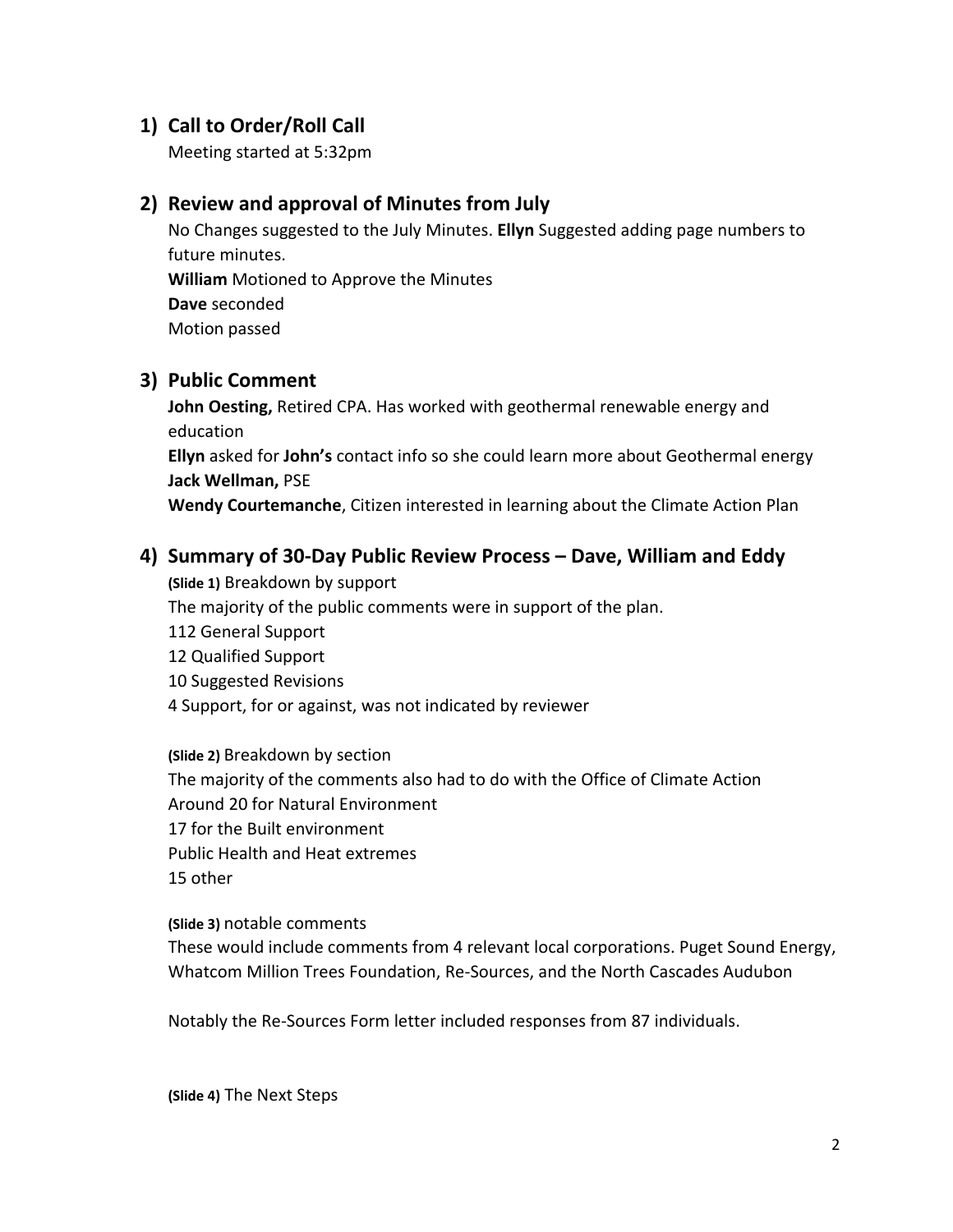Working on getting responses to commenters as well as forwarding relevant comments to the respective chapter authors. Also considering including the public comments in the CAP possibly as an addendum.

**Ellyn** requested for **William** to send her the slides from his presentation with the numbers added on it

**Steve** said that the Re-Sources comments were very thorough. And some comments from that would be worth including.

**Steve** also asked **Dave** about a form letter comment that he received but wasn't sure if it was the same one as the Re-Sources form letter or not.

**Dave** said that it was from "350 Bellingham" which is an international climate organization.

**Steve** said that we should determine how many people responded using a form letter as opposed to individual suggestions

**Dave** said that with the "350" commenters they each wrote their own email responses so it was not just a standard form letter like Re-Sources.

**Phil** asked about how relevant comments were determined.

**William** said that they were going to send thank yous to the form letter respondents.

**Dave** said comments that included questions and contained specific information would be considered relevant

**Phil** asked what the protocol for responding to commenters whose suggestions we would not be implementing would be. And if we would be telling people if their suggestions were not being included.

**Dave** said that we may explain to them why their comments were not included

**Phil** says he thinks that is unnecessary and not common amongst other agencies

**Ellyn** said that since this is an advisory document that we are not required to provide an explanation because this is not a regulatory document

**Sue** said she was curious about the 4 comments that were not supportive of the CAP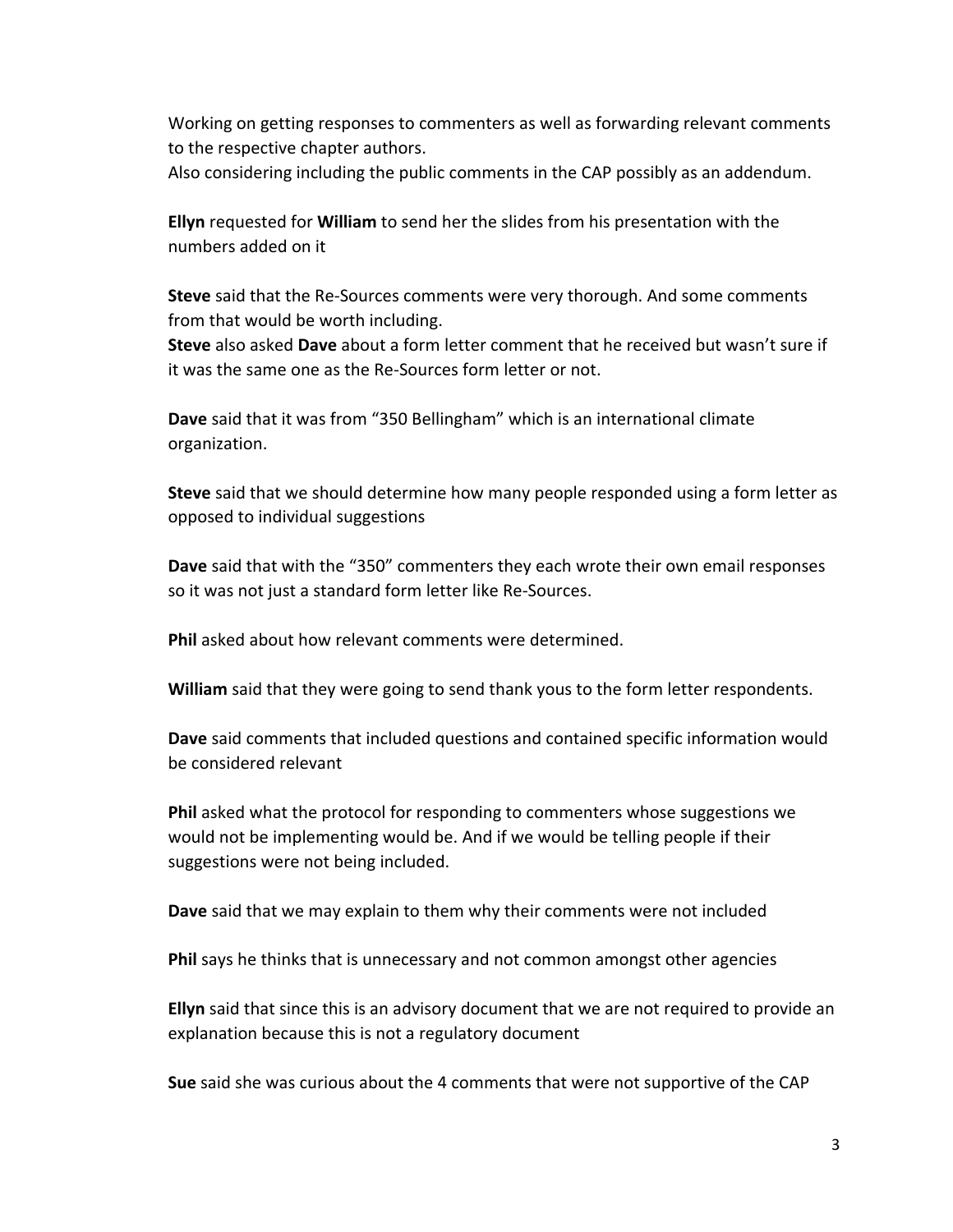**Dave** said that there was one commenter that compared the emissions of Whatcom County to those from China and that they weren't going to have a discernable benefit to our community

**Dave** also mentioned some forestry commenters that didn't want rural forestry zones rezoned into commercial

**Ellyn** suggested that **Chris** talk about that response

**Chris** said that he doesn't have a full response yet but met with Foresters recently and will be following up with them to figure out a way to keep our forest lands sustainable.

**Ellyn** asked about the goal of rezoning to reduce new development in those areas and if existing buildings in those areas would be grandfathered into the zoning?

**Chris** said that yes, they would be and that rather than completely rezoning those areas we could also pursue redefining the zoning from one building per 20 acres to 40 acres. This would decrease the number of homes that would be able to be built in that zone.

# **5) Feedback from July 28th meeting with Executive Sidhu and Senior County Staff – Ellyn & Chris**

The Exec was supportive of the plan and wanted to support the Office of Climate action with a budget of 250k per year.

**Chris** confirmed that Exec. Sidhu plans to ask for funding for an acting Climate action director for the rest of the year. Exec. Sidhu said that he would not recommend the office to be directly under him and suggested moving it to another existing department possibly in public works.

**Chris** said that any existing department would be apprehensive about creating a whole new office in their department because the county staff are already stretched pretty thin.

**Ellyn** said that the implementation section authors should discuss possibilities for the office and where it should be housed, and inquired about placing it in administrative works

**Chris** suggested meeting with **Ellyn** and **Steve** to further discuss the options

**Sue** asked about Exec. Sidhu's response to not housing the office directly under him and asked for further clarification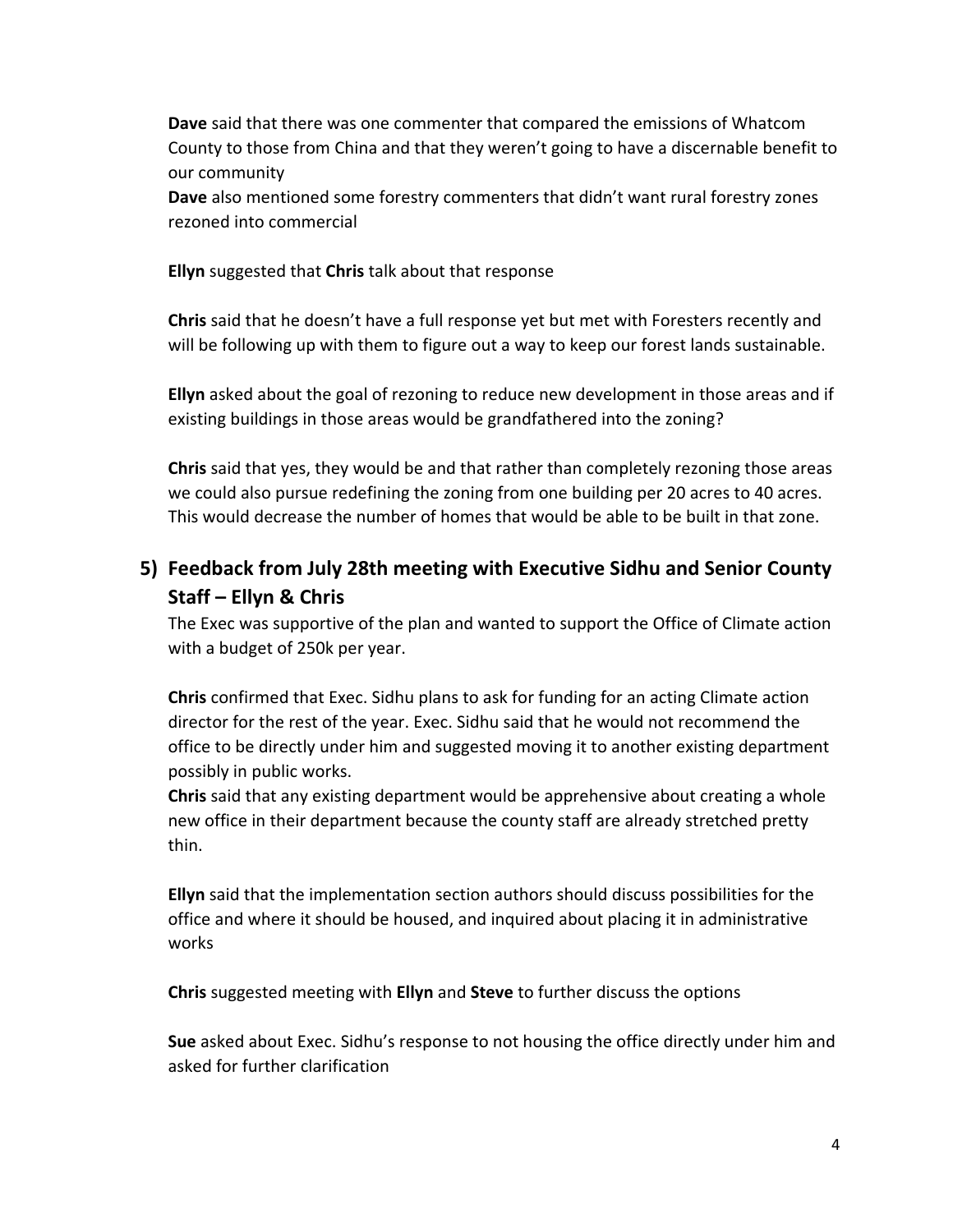**Chris** said that there is some benefit to having the Office located in departments that will be doing the majority of the work.

**Ellyn** mentioned that the timing of this meeting was shorter than she anticipated and that Natural Resources section wasn't really covered very much

**Chris** said that Exec. Sidhu was under the impression that this office may be collaborative effort with the City of Bellingham and that he has already reached out to the city of Bellingham and that Mayor Fleetwood has already replied

**Steve** asked if Mayor Fleetwood was supportive of that.

**Chris** said yes

**Steve** suggested that having a joint effort for the office would be beneficial particularly from a funding standpoint and potentially allow for an office with more staff. To apply for grants and get more projects done.

(JCAT) Joint Climate Action Team, **Chris** said that a cross jurisdictional coordination effort has already been used to help implement C-PACER in the County

**Sue** asked about the 250k budget

**Chris** said that it's roughly 100k per employee

**Phil** said that an important goal of this office would be to ensure someone is exclusively focused on issues. And said that what we should avoid is splitting up some existing county staff's focus to these issues part time

# **6) Organization of Draft Climate Action Plan – Ellyn**

#### **a) Comments on Executive Summary**

Many people thought that it would be beneficial to add the strategy, action, benefit tables into the actual sections rather than having them in the appendices.

**Sue, Steve**, and **Dave** all agreed with moving the tables to the relevant sections.

**David Kershner (he/him)** in Zoom Chat: I concur with Sue and Steve's comments. Many readers will only be interested in one issue and the tables are going to have more prominence in the chapter versus the appendices.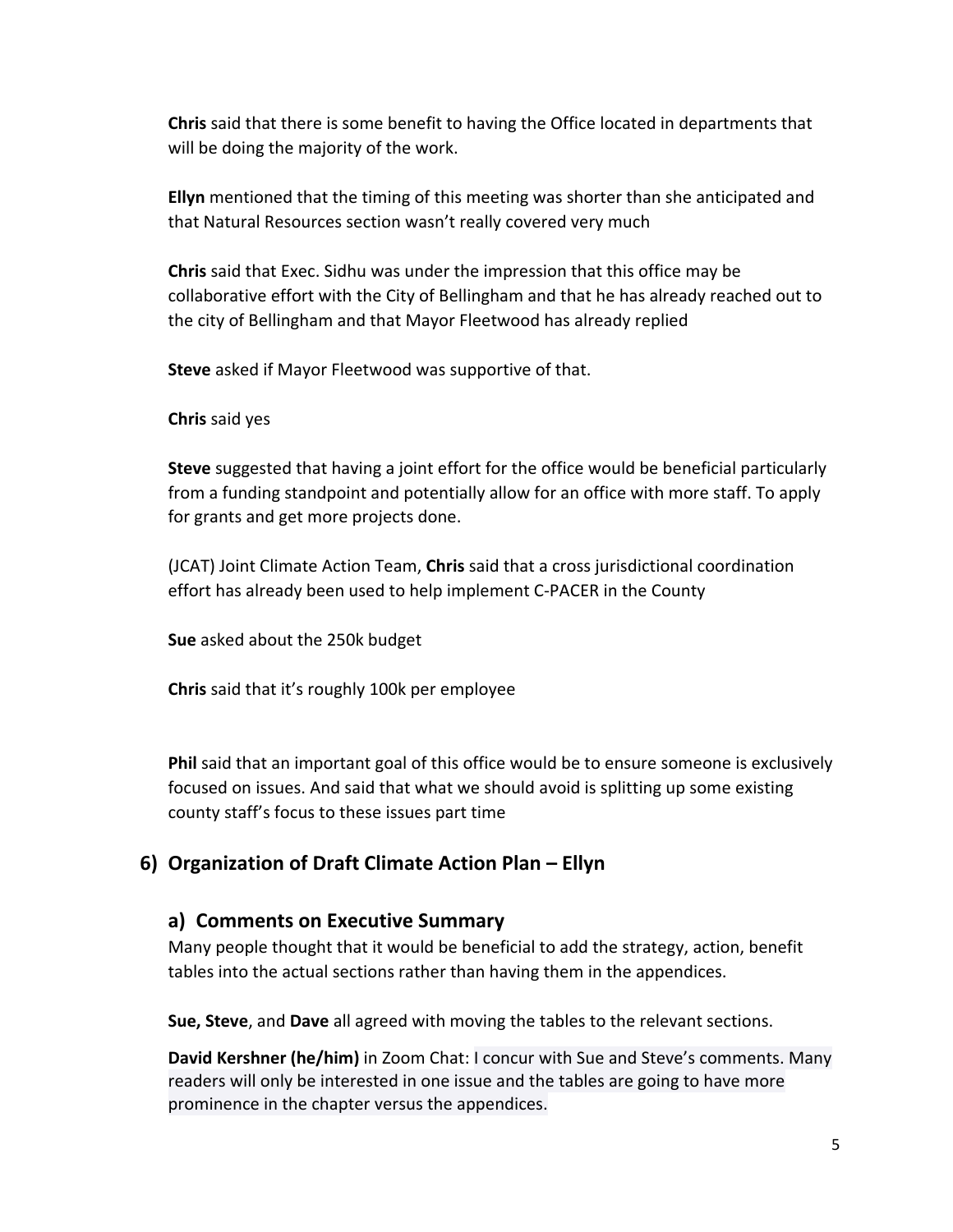**Phil** said putting the tables at the end of the chapters would be preferred.

**Ellyn** said that a glossary for terms that many of the public are unfamiliar with would be good to add

**Phil** asked about timelines

**Ellyn** said that 3-year timelines are at the end of the chapters and that there is a longer timeline that will remain in the appendix.

**Ellyn** also asked about the indigenous land acknowledgement that Kaylee and Steve have been working on

**Kaylee** said that she and Steve haven't heard back from either the Lummi of Nooksack tribes about the acknowledgement they wrote. And that we could add in the version she wrote as a placeholder until the tribes respond

# **b) Is Land Use placed correctly in the report?**

**Phil** said that he thinks Land use should remain in the Built environment because the term land use implies that humans are using or possibly building something on the land.

# **c) Do we need a more complete discussion on cross-cutting ideas, and if so, where?**

Phil said that some of the cross-cutting ideas are similar and that they don't necessarily need their own section but that they should be included in the introduction. He said that it might do well to shorten the section that is in the executive summary which discusses them

**Steve** mentioned the Re-Sources response letter and that they described our report as "siloed" and in his opinion was that a lot of the subjects touched many sections.

**Ellyn** said that the siloing had to do with how emissions are categorized by IPCC and things were split up based on that.

**Katie** asked about if the some of the natural resources cross cutting ideas should be discussed about in the Ecosystems section.

**Ellyn** said that certain ecosystems have been siloed into separate sections for ease of discussion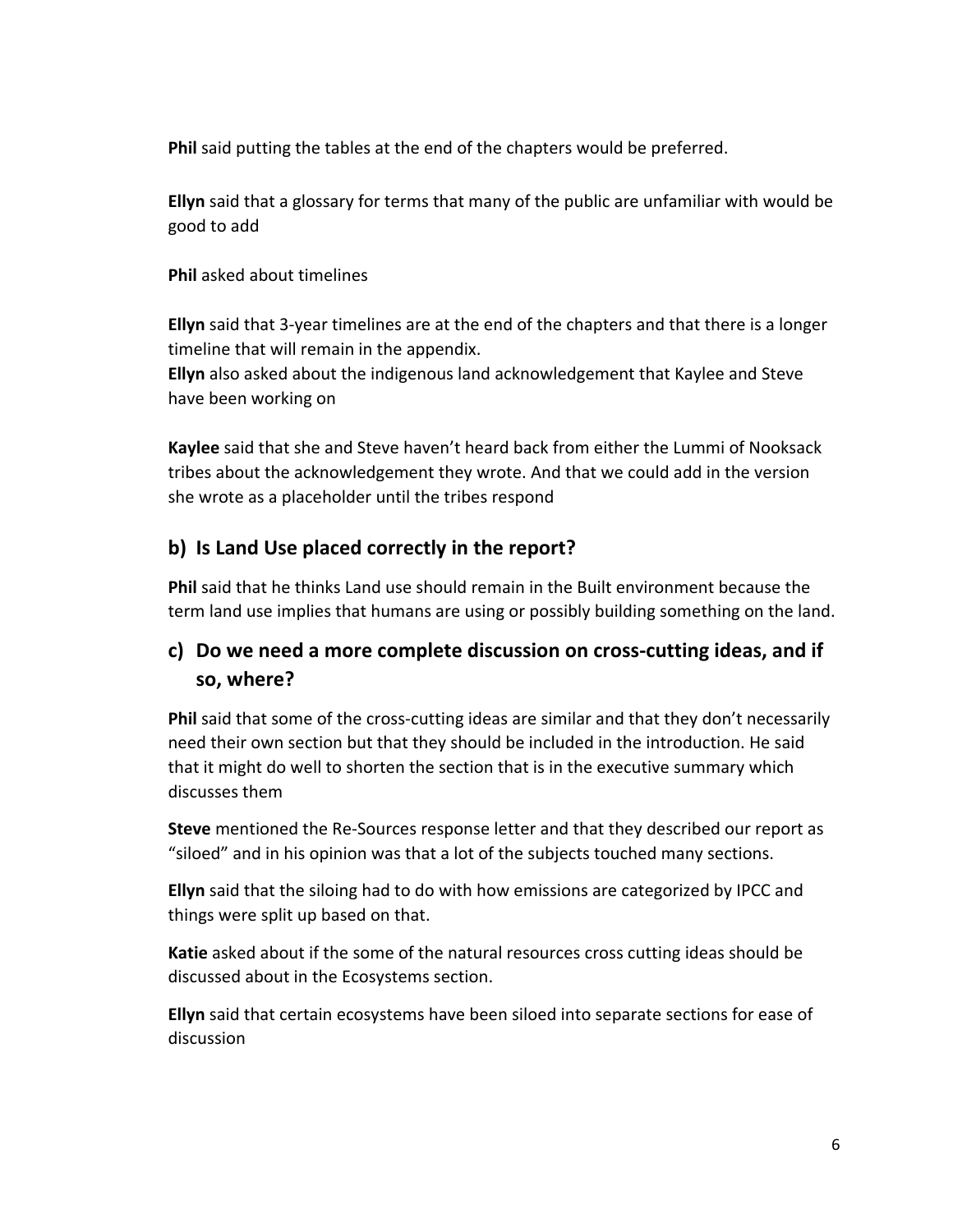**Kaylee** asked for clarification on the cross-cutting issues section compared to a suggestion from a commenter that we develop a matrix to help illustrate how things overlap.

**Ellyn** said that the introduction of the built environment section there is some discussion of interconnected ness and that there is also a similar discussion in the intro the natural resources section

**Dave** asked if we should develop a master matrix for the cross-cutting issues

**Phil** said that it sounds like it might be useful but seems like a tough ask because of the number of suggestions that we have

**Ellyn** said that the matrix would probably be for the cross-cutting issues not the proposed actions. And that if anyone wanted to try to develop one, they are more than welcome to.

**Phil** said that one thing that may be helpful to add would be links to other sections in the report for cross cutting issues.

**Steve** suggested a graphic to help illustrate the bridge between the cross-cutting issues.

**Dave** said that a discussion of how land use bridges between the built and natural environments and perhaps a simplified graphic for just land use

**Steve** said that he would try to come up with something

#### **7) Old or New Business**

The County Council Meeting. We are 4<sup>th</sup> on the schedule and there are 3 large topics before us. Our slot is listed as a discussion.

**Chris** suggested preparing a presentation

**Ellyn** said that she had one prepared based on the organization of the plan. She suggested that She and Chris lead the presentation **Ellyn** Said that the meeting starts at 2:00pm and that we will likely not be presenting until after 3:00pm

**Phil** asked about the section authors and how many slides they will need to provide

**Ellyn** said that she already has 2 slides for each section. and that she will send the slides out to everyone. She also said that if chapter authors would like to attend the meeting that she may defer to them if the council has questions about those specific sections.